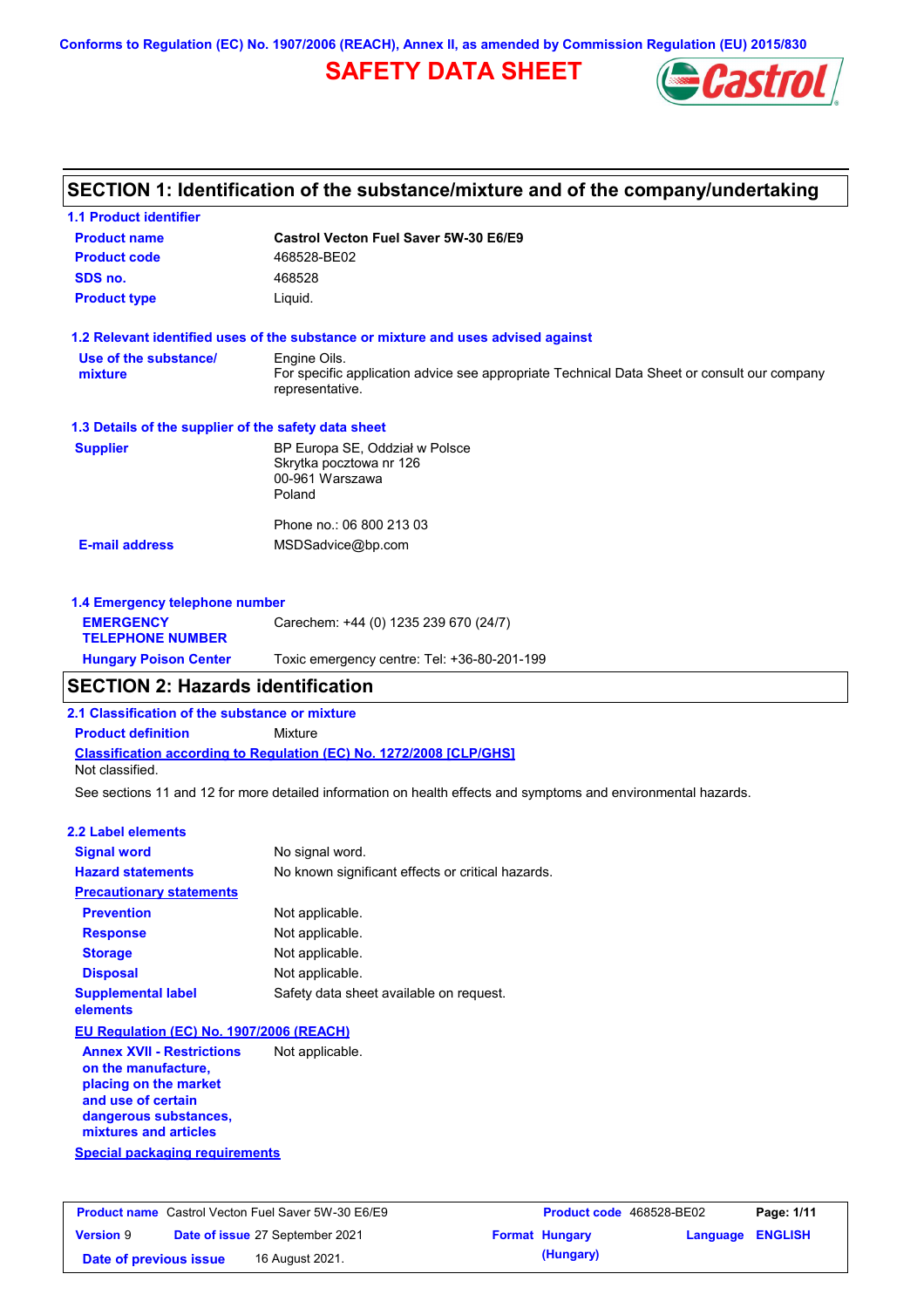# **SECTION 2: Hazards identification**

| <b>Containers to be fitted</b><br>with child-resistant<br>fastenings                                                     | Not applicable.                                                                                                                                                                                                          |
|--------------------------------------------------------------------------------------------------------------------------|--------------------------------------------------------------------------------------------------------------------------------------------------------------------------------------------------------------------------|
| <b>Tactile warning of danger</b>                                                                                         | Not applicable.                                                                                                                                                                                                          |
| 2.3 Other hazards                                                                                                        |                                                                                                                                                                                                                          |
| <b>Results of PBT and vPvB</b><br>assessment                                                                             | Product does not meet the criteria for PBT or vPvB according to Regulation (EC) No. 1907/2006,<br>Annex XIII.                                                                                                            |
| <b>Product meets the criteria</b><br>for PBT or vPvB according<br>to Regulation (EC) No.<br><b>1907/2006, Annex XIII</b> | This mixture does not contain any substances that are assessed to be a PBT or a vPvB.                                                                                                                                    |
| Other hazards which do<br>not result in classification                                                                   | Defatting to the skin.<br>USED ENGINE OILS<br>Used engine oil may contain hazardous components which have the potential to cause skin<br>cancer.<br>See Toxicological Information, section 11 of this Safety Data Sheet. |

### **SECTION 3: Composition/information on ingredients**

### **3.2 Mixtures**

Mixture **Product definition**

Highly refined base oil (IP 346 DMSO extract < 3%). Synthetic base stock. Proprietary performance additives. Distillates (petroleum), hydrotreated heavy paraffinic REACH #: 01-2119484627-25 ≥25 - ≤50 EC: 265-157-1 Asp. Tox. 1, H304 [1] [2] **Product/ingredient name % Regulation (EC) No. Identifiers Type 1272/2008 [CLP]**

|                                                               | CAS: 64742-54-7<br>Index: 649-467-00-8                                                 |      |                   |         |
|---------------------------------------------------------------|----------------------------------------------------------------------------------------|------|-------------------|---------|
| Distillates (petroleum), hydrotreated<br>heavy paraffinic     | REACH #: 01-2119484627-25<br>EC: 265-157-1<br>CAS: 64742-54-7<br>Index: 649-467-00-8   | ≤10  | Not classified.   | $[2]$   |
| Distillates (petroleum), solvent-<br>dewaxed heavy paraffinic | REACH #: 01-2119471299-27<br>EC: 265-169-7<br>CAS: 64742-65-0<br>Index: 649-474-00-6   | -≤3  | Asp. Tox. 1, H304 | [1] [2] |
| Distillates (petroleum), hydrotreated<br>light paraffinic     | REACH #: 01-2119487077-29<br>$EC: 265-158-7$<br>CAS: 64742-55-8<br>Index: 649-468-00-3 | ึ ≤3 | Asp. Tox. 1, H304 | [1] [2] |
| Distillates (petroleum), solvent-<br>dewaxed light paraffinic | REACH #: 01-2119480132-48<br>EC: 265-159-2<br>CAS: 64742-56-9<br>Index: 649-469-00-9   | ב≥   | Asp. Tox. 1, H304 | [1] [2] |

**See Section 16 for the full text of the H statements declared above.**

### **Type**

[1] Substance classified with a health or environmental hazard

[2] Substance with a workplace exposure limit

[3] Substance meets the criteria for PBT according to Regulation (EC) No. 1907/2006, Annex XIII

[4] Substance meets the criteria for vPvB according to Regulation (EC) No. 1907/2006, Annex XIII

[5] Substance of equivalent concern

[6] Additional disclosure due to company policy

Occupational exposure limits, if available, are listed in Section 8.

| <b>Product name</b> Castrol Vecton Fuel Saver 5W-30 E6/E9 |  | <b>Product code</b> 468528-BE02        |                       | Page: 2/11              |  |
|-----------------------------------------------------------|--|----------------------------------------|-----------------------|-------------------------|--|
| <b>Version 9</b>                                          |  | <b>Date of issue 27 September 2021</b> | <b>Format Hungary</b> | <b>Language ENGLISH</b> |  |
| Date of previous issue                                    |  | 16 August 2021.                        | (Hungary)             |                         |  |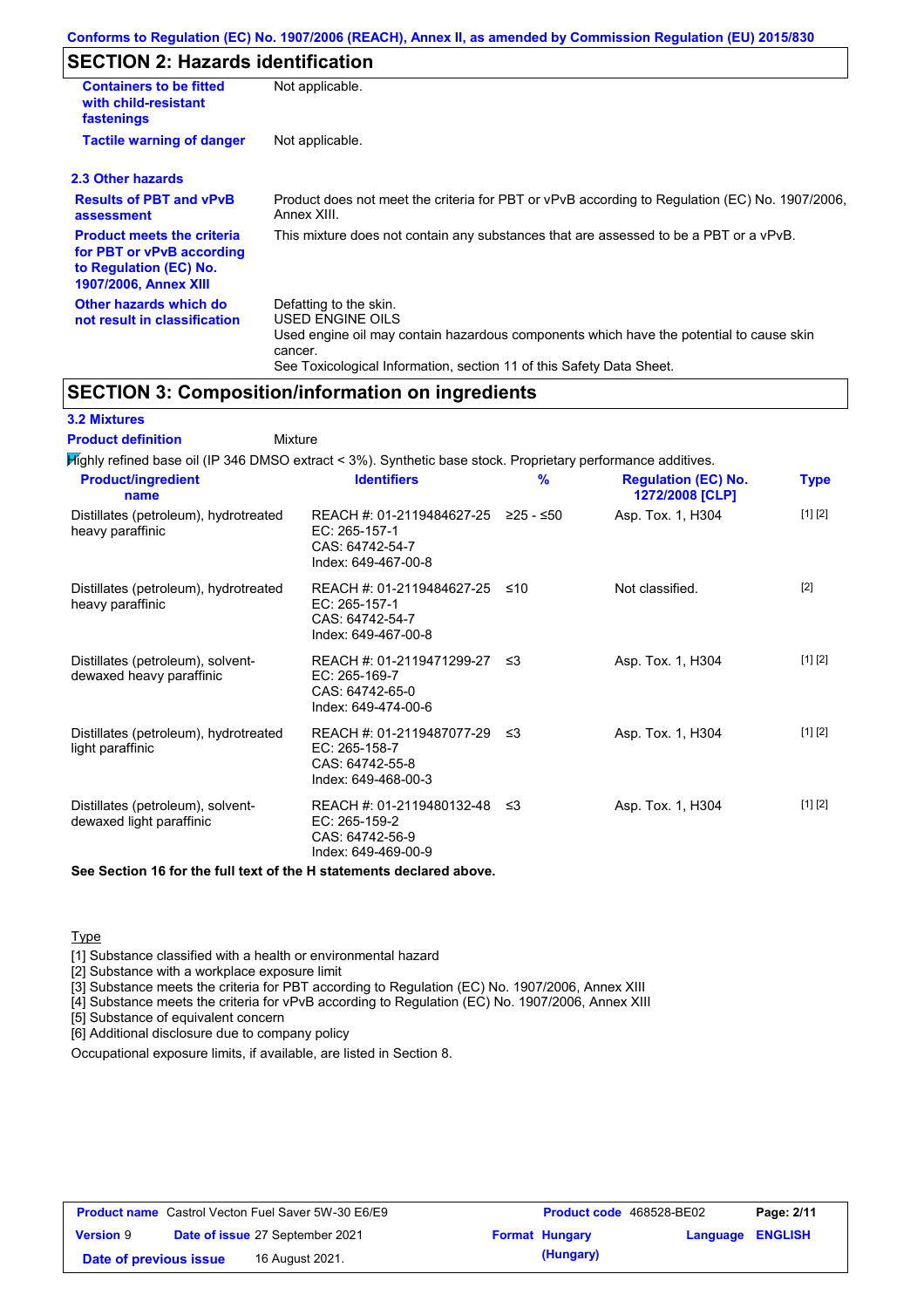## **SECTION 4: First aid measures**

#### Do not induce vomiting unless directed to do so by medical personnel. Get medical attention if symptoms occur. In case of contact, immediately flush eyes with plenty of water for at least 15 minutes. Eyelids should be held away from the eyeball to ensure thorough rinsing. Check for and remove any contact lenses. Get medical attention. **4.1 Description of first aid measures** If inhaled, remove to fresh air. Get medical attention if symptoms occur. **Ingestion Inhalation Eye contact Protection of first-aiders** No action shall be taken involving any personal risk or without suitable training. **Skin contact** Wash skin thoroughly with soap and water or use recognised skin cleanser. Remove contaminated clothing and shoes. Wash clothing before reuse. Clean shoes thoroughly before reuse. Get medical attention if irritation develops.

### **4.2 Most important symptoms and effects, both acute and delayed**

See Section 11 for more detailed information on health effects and symptoms.

### **Potential acute health effects**

| <b>Inhalation</b>   | Vapour inhalation under ambient conditions is not normally a problem due to low vapour                            |
|---------------------|-------------------------------------------------------------------------------------------------------------------|
|                     | pressure.                                                                                                         |
| <b>Ingestion</b>    | No known significant effects or critical hazards.                                                                 |
| <b>Skin contact</b> | Defatting to the skin. May cause skin dryness and irritation.                                                     |
| Eye contact         | No known significant effects or critical hazards.                                                                 |
|                     | Delayed and immediate effects as well as chronic effects from short and long-term exposure                        |
| <b>Inhalation</b>   | Overexposure to the inhalation of airborne droplets or aerosols may cause irritation of the<br>respiratory tract. |
| <b>Ingestion</b>    | Ingestion of large quantities may cause nausea and diarrhoea.                                                     |
| <b>Skin contact</b> | Prolonged or repeated contact can defat the skin and lead to irritation and/or dermatitis.                        |
| Eye contact         | Potential risk of transient stinging or redness if accidental eye contact occurs.                                 |

### **4.3 Indication of any immediate medical attention and special treatment needed**

**Notes to physician** Treatment should in general be symptomatic and directed to relieving any effects.

### **SECTION 5: Firefighting measures**

| 5.1 Extinguishing media                                   |                                                                                                                                                                                                                                                                                                                                                                   |
|-----------------------------------------------------------|-------------------------------------------------------------------------------------------------------------------------------------------------------------------------------------------------------------------------------------------------------------------------------------------------------------------------------------------------------------------|
| <b>Suitable extinguishing</b><br>media                    | In case of fire, use foam, dry chemical or carbon dioxide extinguisher or spray.                                                                                                                                                                                                                                                                                  |
| <b>Unsuitable extinguishing</b><br>media                  | Do not use water jet. The use of a water jet may cause the fire to spread by splashing the<br>burning product.                                                                                                                                                                                                                                                    |
| 5.2 Special hazards arising from the substance or mixture |                                                                                                                                                                                                                                                                                                                                                                   |
| <b>Hazards from the</b><br>substance or mixture           | In a fire or if heated, a pressure increase will occur and the container may burst.                                                                                                                                                                                                                                                                               |
| <b>Hazardous combustion</b><br>products                   | Combustion products may include the following:<br>carbon oxides $(CO, CO2)$ (carbon monoxide, carbon dioxide)                                                                                                                                                                                                                                                     |
| 5.3 Advice for firefighters                               |                                                                                                                                                                                                                                                                                                                                                                   |
| <b>Special precautions for</b><br>fire-fighters           | No action shall be taken involving any personal risk or without suitable training. Promptly<br>isolate the scene by removing all persons from the vicinity of the incident if there is a fire.                                                                                                                                                                    |
| <b>Special protective</b><br>equipment for fire-fighters  | Fire-fighters should wear appropriate protective equipment and self-contained breathing<br>apparatus (SCBA) with a full face-piece operated in positive pressure mode. Clothing for fire-<br>fighters (including helmets, protective boots and gloves) conforming to European standard EN<br>469 will provide a basic level of protection for chemical incidents. |

### **SECTION 6: Accidental release measures**

### **6.1 Personal precautions, protective equipment and emergency procedures**

| For non-emergency<br>personnel                            | No action shall be taken involving any personal risk or without suitable training. Evacuate<br>surrounding areas. Keep unnecessary and unprotected personnel from entering. Do not touch<br>or walk through spilt material. Floors may be slippery; use care to avoid falling. Put on<br>appropriate personal protective equipment. |                          |          |                |
|-----------------------------------------------------------|-------------------------------------------------------------------------------------------------------------------------------------------------------------------------------------------------------------------------------------------------------------------------------------------------------------------------------------|--------------------------|----------|----------------|
| For emergency responders                                  | If specialised clothing is required to deal with the spillage, take note of any information in<br>Section 8 on suitable and unsuitable materials. See also the information in "For non-<br>emergency personnel".                                                                                                                    |                          |          |                |
| <b>Product name</b> Castrol Vecton Fuel Saver 5W-30 E6/E9 |                                                                                                                                                                                                                                                                                                                                     | Product code 468528-BE02 |          | Page: 3/11     |
| <b>Version 9</b>                                          | Date of issue 27 September 2021                                                                                                                                                                                                                                                                                                     | <b>Format Hungary</b>    | Language | <b>ENGLISH</b> |
| Date of previous issue                                    | 16 August 2021.                                                                                                                                                                                                                                                                                                                     | (Hungary)                |          |                |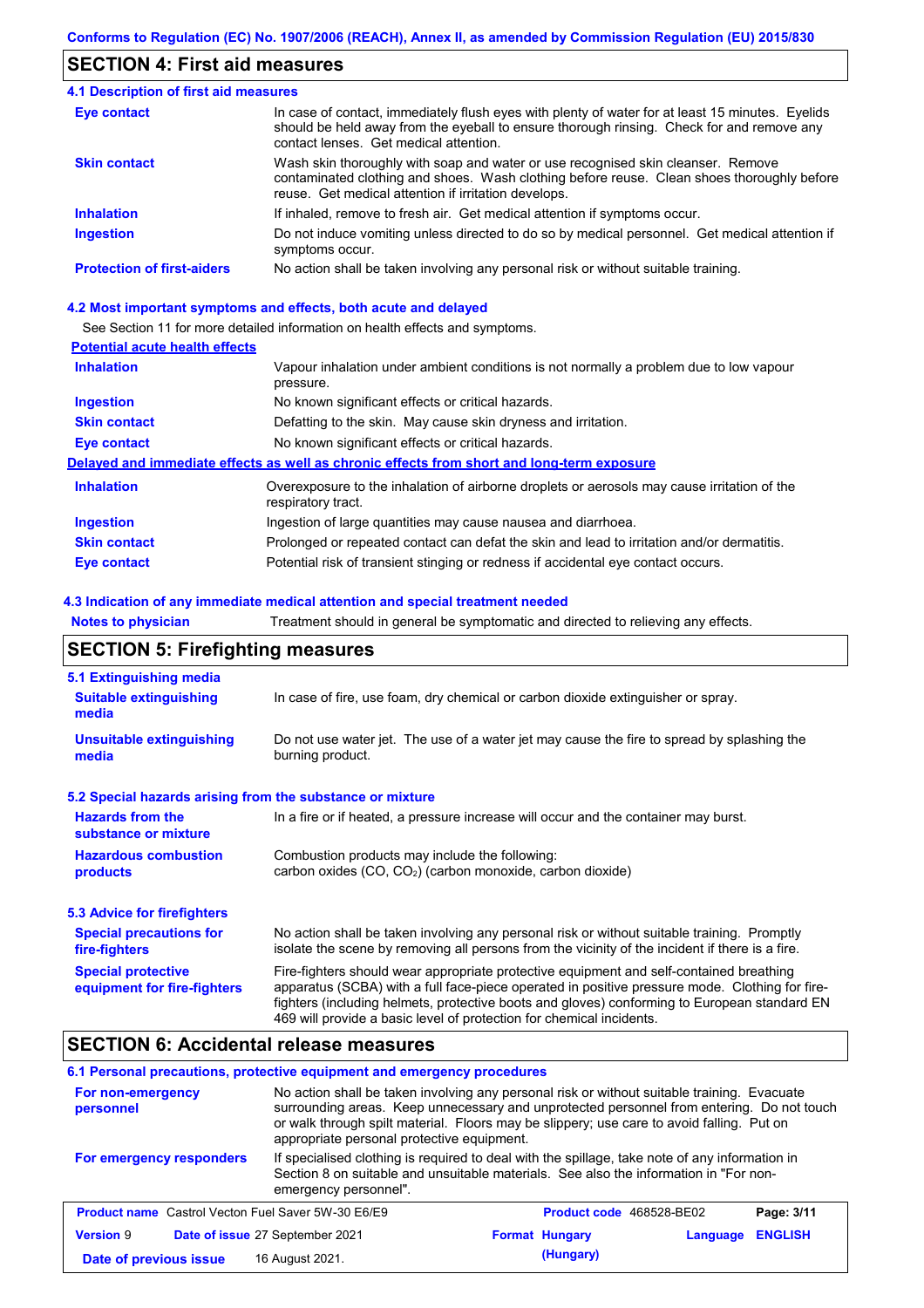# **SECTION 6: Accidental release measures**

| <b>6.2 Environmental</b><br>precautions                  | Avoid dispersal of spilt material and runoff and contact with soil, waterways, drains and sewers.<br>Inform the relevant authorities if the product has caused environmental pollution (sewers,<br>waterways, soil or air).                                                                                                                                                                    |
|----------------------------------------------------------|------------------------------------------------------------------------------------------------------------------------------------------------------------------------------------------------------------------------------------------------------------------------------------------------------------------------------------------------------------------------------------------------|
| 6.3 Methods and material for containment and cleaning up |                                                                                                                                                                                                                                                                                                                                                                                                |
| <b>Small spill</b>                                       | Stop leak if without risk. Move containers from spill area. Absorb with an inert material and<br>place in an appropriate waste disposal container. Dispose of via a licensed waste disposal<br>contractor.                                                                                                                                                                                     |
| Large spill                                              | Stop leak if without risk. Move containers from spill area. Prevent entry into sewers, water<br>courses, basements or confined areas. Contain and collect spillage with non-combustible,<br>absorbent material e.g. sand, earth, vermiculite or diatomaceous earth and place in container<br>for disposal according to local regulations. Dispose of via a licensed waste disposal contractor. |
| 6.4 Reference to other<br><b>sections</b>                | See Section 1 for emergency contact information.<br>See Section 5 for firefighting measures.<br>See Section 8 for information on appropriate personal protective equipment.<br>See Section 12 for environmental precautions.<br>See Section 13 for additional waste treatment information.                                                                                                     |

# **SECTION 7: Handling and storage**

### **7.1 Precautions for safe handling**

| <b>Protective measures</b>                                                           | Put on appropriate personal protective equipment.                                                                                                                                                                                                                                                                                                                                                                                                                                        |
|--------------------------------------------------------------------------------------|------------------------------------------------------------------------------------------------------------------------------------------------------------------------------------------------------------------------------------------------------------------------------------------------------------------------------------------------------------------------------------------------------------------------------------------------------------------------------------------|
| <b>Advice on general</b><br>occupational hygiene                                     | Eating, drinking and smoking should be prohibited in areas where this material is handled,<br>stored and processed. Wash thoroughly after handling. Remove contaminated clothing and<br>protective equipment before entering eating areas. See also Section 8 for additional<br>information on hygiene measures.                                                                                                                                                                         |
| <b>7.2 Conditions for safe</b><br>storage, including any<br><i>incompatibilities</i> | Store in accordance with local regulations. Store in a dry, cool and well-ventilated area, away<br>from incompatible materials (see Section 10). Keep away from heat and direct sunlight. Keep<br>container tightly closed and sealed until ready for use. Containers that have been opened must<br>be carefully resealed and kept upright to prevent leakage. Store and use only in equipment/<br>containers designed for use with this product. Do not store in unlabelled containers. |
| Not suitable                                                                         | Prolonged exposure to elevated temperature                                                                                                                                                                                                                                                                                                                                                                                                                                               |
|                                                                                      |                                                                                                                                                                                                                                                                                                                                                                                                                                                                                          |

### **7.3 Specific end use(s)**

**Recommendations**

See section 1.2 and Exposure scenarios in annex, if applicable.

# **SECTION 8: Exposure controls/personal protection**

| <b>8.1 Control parameters</b>                                |                                                                                                                                                                                                                                                      |
|--------------------------------------------------------------|------------------------------------------------------------------------------------------------------------------------------------------------------------------------------------------------------------------------------------------------------|
| <b>Occupational exposure limits</b>                          | No exposure limit value known.                                                                                                                                                                                                                       |
| <b>Product/ingredient name</b>                               | <b>Exposure limit values</b>                                                                                                                                                                                                                         |
| Distillates (petroleum), hydrotreated heavy paraffinic       | 25/2000. (IX.30) Ministry of Health and Ministry of Social and Family<br>Affairs Joint Decree (Hungary).<br>CEIL: 5 mg/m <sup>3</sup> Issued/Revised: 1/2002 Form: Mist                                                                              |
| Distillates (petroleum), hydrotreated heavy paraffinic       | 25/2000. (IX.30) Ministry of Health and Ministry of Social and Family<br>Affairs Joint Decree (Hungary).<br>CEIL: 5 mg/m <sup>3</sup> Issued/Revised: 1/2002 Form: Mist                                                                              |
| Distillates (petroleum), solvent-dewaxed heavy<br>paraffinic | 25/2000. (IX.30) Ministry of Health and Ministry of Social and Family<br>Affairs Joint Decree (Hungary).<br>CEIL: 5 mg/m <sup>3</sup> Issued/Revised: 1/2002 Form: Mist                                                                              |
| Distillates (petroleum), hydrotreated light paraffinic       | 25/2000. (IX.30) Ministry of Health and Ministry of Social and Family<br>Affairs Joint Decree (Hungary).<br>CEIL: 5 mg/m <sup>3</sup> Issued/Revised: 1/2002 Form: Mist                                                                              |
| Distillates (petroleum), solvent-dewaxed light<br>paraffinic | 25/2000. (IX.30) Ministry of Health and Ministry of Social and Family<br>Affairs Joint Decree (Hungary).<br>CEIL: 5 mg/m <sup>3</sup> Issued/Revised: 1/2002 Form: Mist                                                                              |
| guidance only.                                               | Whilst specific OELs for certain components may be shown in this section, other components may be present in any mist,<br>vapour or dust produced. Therefore, the specific OELs may not be applicable to the product as a whole and are provided for |

|                        | <b>Product name</b> Castrol Vecton Fuel Saver 5W-30 E6/E9 | Product code 468528-BE02 |                  | Page: 4/11 |
|------------------------|-----------------------------------------------------------|--------------------------|------------------|------------|
| <b>Version 9</b>       | Date of issue 27 September 2021                           | <b>Format Hungary</b>    | Language ENGLISH |            |
| Date of previous issue | 16 August 2021.                                           | (Hungary)                |                  |            |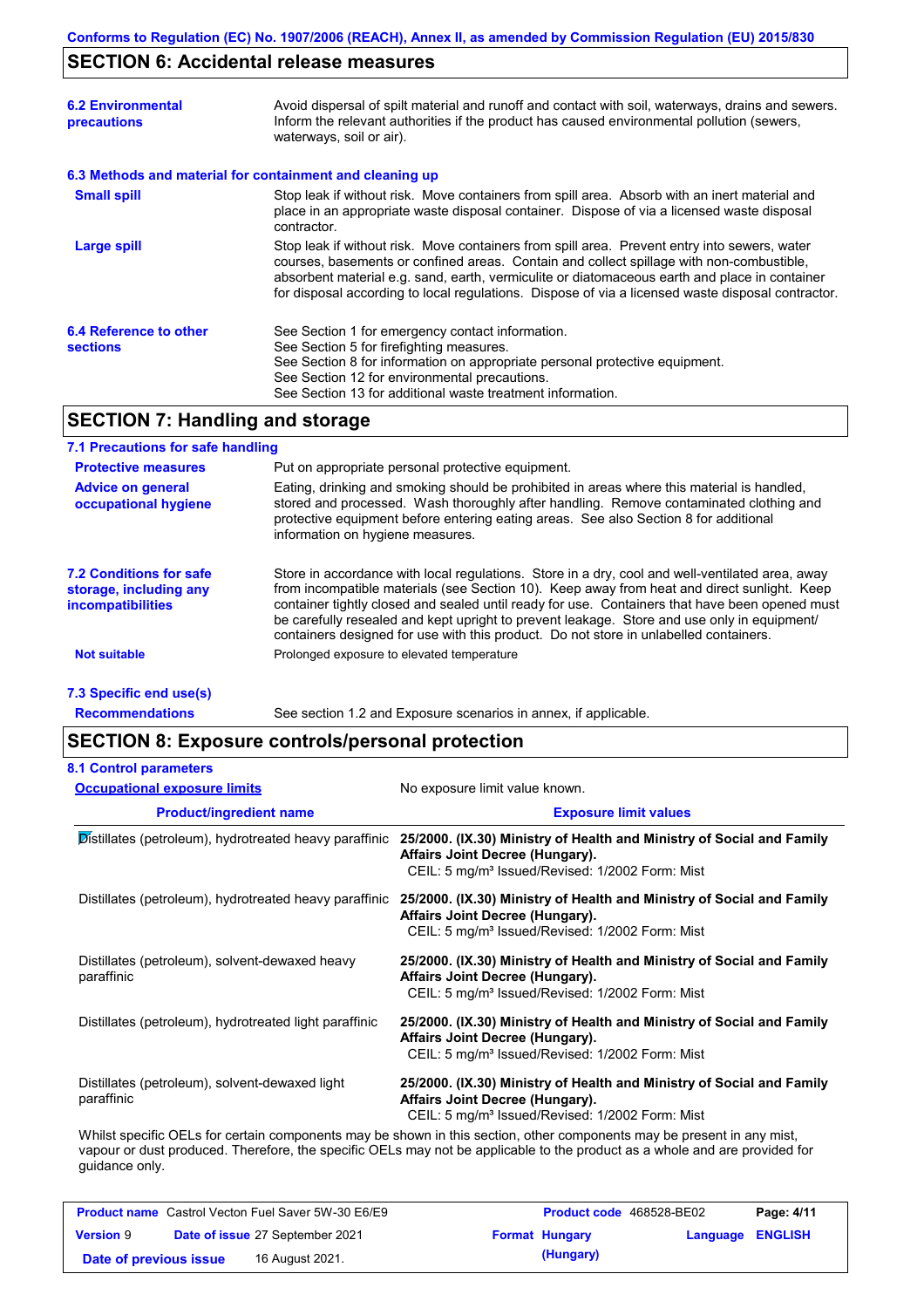# **SECTION 8: Exposure controls/personal protection**

| <b>Recommended monitoring</b><br>procedures                    |                                                    | If this product contains ingredients with exposure limits, personal, workplace atmosphere or<br>biological monitoring may be required to determine the effectiveness of the ventilation or other<br>control measures and/or the necessity to use respiratory protective equipment. Reference<br>should be made to monitoring standards, such as the following: European Standard EN 689<br>(Workplace atmospheres - Guidance for the assessment of exposure by inhalation to chemical<br>agents for comparison with limit values and measurement strategy) European Standard EN<br>14042 (Workplace atmospheres - Guide for the application and use of procedures for the<br>assessment of exposure to chemical and biological agents) European Standard EN 482<br>(Workplace atmospheres - General requirements for the performance of procedures for the<br>measurement of chemical agents) Reference to national guidance documents for methods for<br>the determination of hazardous substances will also be required. |                  |            |
|----------------------------------------------------------------|----------------------------------------------------|----------------------------------------------------------------------------------------------------------------------------------------------------------------------------------------------------------------------------------------------------------------------------------------------------------------------------------------------------------------------------------------------------------------------------------------------------------------------------------------------------------------------------------------------------------------------------------------------------------------------------------------------------------------------------------------------------------------------------------------------------------------------------------------------------------------------------------------------------------------------------------------------------------------------------------------------------------------------------------------------------------------------------|------------------|------------|
| <b>Derived No Effect Level</b><br>No DNELs/DMELs available.    |                                                    |                                                                                                                                                                                                                                                                                                                                                                                                                                                                                                                                                                                                                                                                                                                                                                                                                                                                                                                                                                                                                            |                  |            |
| <b>Predicted No Effect Concentration</b><br>No PNECs available |                                                    |                                                                                                                                                                                                                                                                                                                                                                                                                                                                                                                                                                                                                                                                                                                                                                                                                                                                                                                                                                                                                            |                  |            |
| <b>8.2 Exposure controls</b>                                   |                                                    |                                                                                                                                                                                                                                                                                                                                                                                                                                                                                                                                                                                                                                                                                                                                                                                                                                                                                                                                                                                                                            |                  |            |
| <b>Appropriate engineering</b><br><b>controls</b>              | kept in good condition and properly maintained.    | Provide exhaust ventilation or other engineering controls to keep the relevant airborne<br>concentrations below their respective occupational exposure limits.<br>All activities involving chemicals should be assessed for their risks to health, to ensure<br>exposures are adequately controlled. Personal protective equipment should only be considered<br>after other forms of control measures (e.g. engineering controls) have been suitably evaluated.<br>Personal protective equipment should conform to appropriate standards, be suitable for use, be<br>Your supplier of personal protective equipment should be consulted for advice on selection and<br>appropriate standards. For further information contact your national organisation for standards.<br>The final choice of protective equipment will depend upon a risk assessment. It is important to<br>ensure that all items of personal protective equipment are compatible.                                                                       |                  |            |
| <b>Individual protection measures</b>                          |                                                    |                                                                                                                                                                                                                                                                                                                                                                                                                                                                                                                                                                                                                                                                                                                                                                                                                                                                                                                                                                                                                            |                  |            |
| <b>Hygiene measures</b>                                        |                                                    | Wash hands, forearms and face thoroughly after handling chemical products, before eating,<br>smoking and using the lavatory and at the end of the working period. Ensure that eyewash<br>stations and safety showers are close to the workstation location.                                                                                                                                                                                                                                                                                                                                                                                                                                                                                                                                                                                                                                                                                                                                                                |                  |            |
| <b>Respiratory protection</b>                                  | of the working conditions.                         | In case of insufficient ventilation, wear suitable respiratory equipment.<br>The correct choice of respiratory protection depends upon the chemicals being handled, the<br>conditions of work and use, and the condition of the respiratory equipment. Safety procedures<br>should be developed for each intended application. Respiratory protection equipment should<br>therefore be chosen in consultation with the supplier/manufacturer and with a full assessment                                                                                                                                                                                                                                                                                                                                                                                                                                                                                                                                                    |                  |            |
| <b>Eye/face protection</b><br><b>Skin protection</b>           | Safety glasses with side shields.                  |                                                                                                                                                                                                                                                                                                                                                                                                                                                                                                                                                                                                                                                                                                                                                                                                                                                                                                                                                                                                                            |                  |            |
| <b>Hand protection</b>                                         | <b>General Information:</b>                        |                                                                                                                                                                                                                                                                                                                                                                                                                                                                                                                                                                                                                                                                                                                                                                                                                                                                                                                                                                                                                            |                  |            |
|                                                                |                                                    | Because specific work environments and material handling practices vary, safety procedures<br>should be developed for each intended application. The correct choice of protective gloves<br>depends upon the chemicals being handled, and the conditions of work and use. Most gloves<br>provide protection for only a limited time before they must be discarded and replaced (even the<br>best chemically resistant gloves will break down after repeated chemical exposures).                                                                                                                                                                                                                                                                                                                                                                                                                                                                                                                                           |                  |            |
|                                                                | a full assessment of the working conditions.       | Gloves should be chosen in consultation with the supplier / manufacturer and taking account of                                                                                                                                                                                                                                                                                                                                                                                                                                                                                                                                                                                                                                                                                                                                                                                                                                                                                                                             |                  |            |
|                                                                | Recommended: Nitrile gloves.<br>Breakthrough time: |                                                                                                                                                                                                                                                                                                                                                                                                                                                                                                                                                                                                                                                                                                                                                                                                                                                                                                                                                                                                                            |                  |            |
|                                                                |                                                    | Breakthrough time data are generated by glove manufacturers under laboratory test conditions<br>and represent how long a glove can be expected to provide effective permeation resistance. It<br>is important when following breakthrough time recommendations that actual workplace<br>conditions are taken into account. Always consult with your glove supplier for up-to-date<br>technical information on breakthrough times for the recommended glove type.<br>Our recommendations on the selection of gloves are as follows:                                                                                                                                                                                                                                                                                                                                                                                                                                                                                         |                  |            |
|                                                                | Continuous contact:                                |                                                                                                                                                                                                                                                                                                                                                                                                                                                                                                                                                                                                                                                                                                                                                                                                                                                                                                                                                                                                                            |                  |            |
|                                                                | can be obtained.                                   | Gloves with a minimum breakthrough time of 240 minutes, or >480 minutes if suitable gloves<br>If suitable gloves are not available to offer that level of protection, gloves with shorter<br>breakthrough times may be acceptable as long as appropriate glove maintenance and                                                                                                                                                                                                                                                                                                                                                                                                                                                                                                                                                                                                                                                                                                                                             |                  |            |
| Product name Castrol Vecton Fuel Saver 5W-30 E6/E9             |                                                    | Product code 468528-BE02                                                                                                                                                                                                                                                                                                                                                                                                                                                                                                                                                                                                                                                                                                                                                                                                                                                                                                                                                                                                   |                  | Page: 5/11 |
| <b>Version 9</b>                                               | Date of issue 27 September 2021                    | <b>Format Hungary</b>                                                                                                                                                                                                                                                                                                                                                                                                                                                                                                                                                                                                                                                                                                                                                                                                                                                                                                                                                                                                      | Language ENGLISH |            |
| Date of previous issue                                         | 16 August 2021.                                    | (Hungary)                                                                                                                                                                                                                                                                                                                                                                                                                                                                                                                                                                                                                                                                                                                                                                                                                                                                                                                                                                                                                  |                  |            |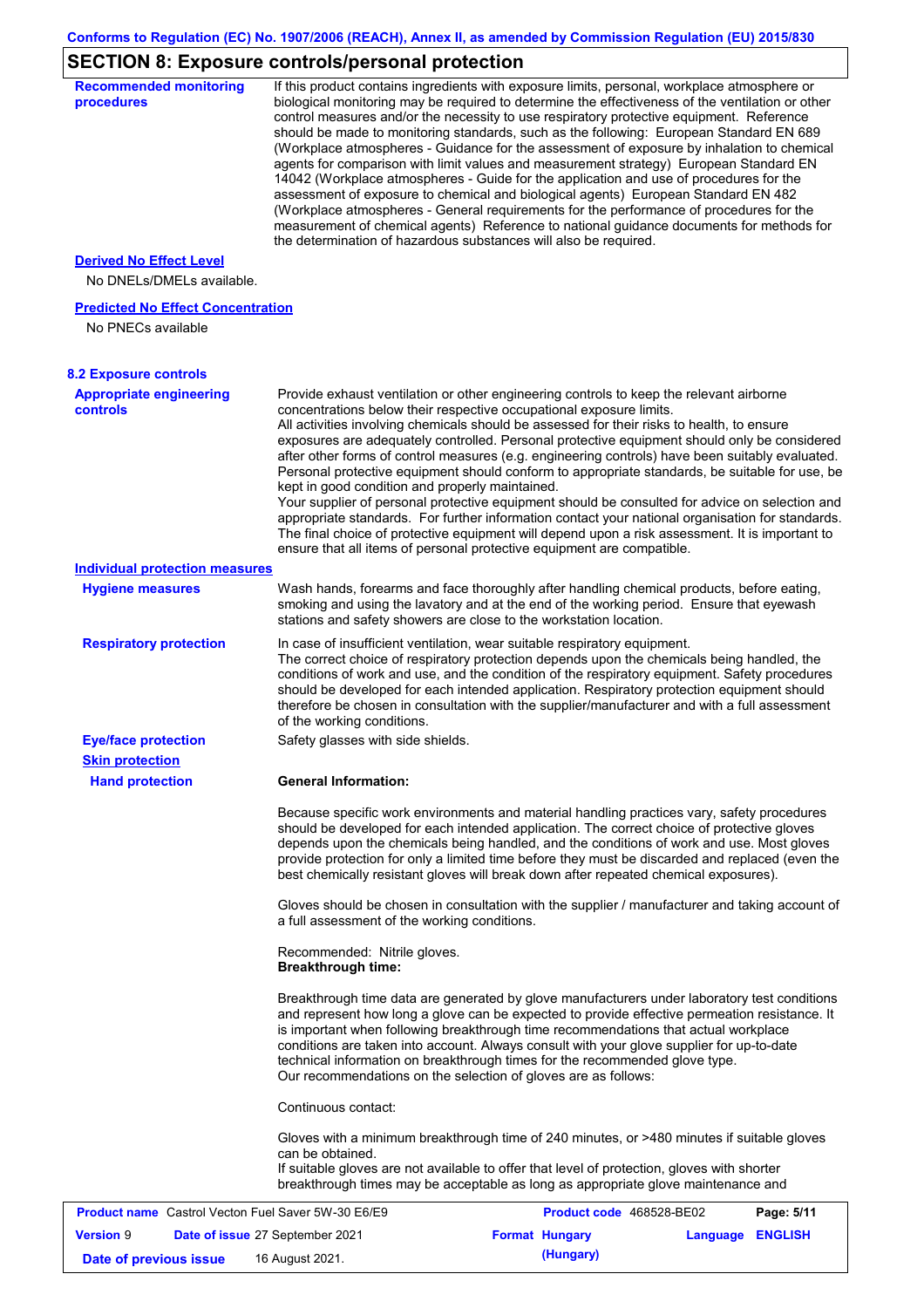# **SECTION 8: Exposure controls/personal protection**

replacement regimes are determined and adhered to.

Short-term / splash protection:

|                                           | Recommended breakthrough times as above.<br>It is recognised that for short-term, transient exposures, gloves with shorter breakthrough times<br>may commonly be used. Therefore, appropriate maintenance and replacement regimes must<br>be determined and rigorously followed.                                                                                                                                                                                                                                                                                                                                                                                                      |
|-------------------------------------------|---------------------------------------------------------------------------------------------------------------------------------------------------------------------------------------------------------------------------------------------------------------------------------------------------------------------------------------------------------------------------------------------------------------------------------------------------------------------------------------------------------------------------------------------------------------------------------------------------------------------------------------------------------------------------------------|
|                                           | <b>Glove Thickness:</b>                                                                                                                                                                                                                                                                                                                                                                                                                                                                                                                                                                                                                                                               |
|                                           | For general applications, we recommend gloves with a thickness typically greater than 0.35 mm.                                                                                                                                                                                                                                                                                                                                                                                                                                                                                                                                                                                        |
|                                           | It should be emphasised that glove thickness is not necessarily a good predictor of glove<br>resistance to a specific chemical, as the permeation efficiency of the glove will be dependent<br>on the exact composition of the glove material. Therefore, glove selection should also be based<br>on consideration of the task requirements and knowledge of breakthrough times.<br>Glove thickness may also vary depending on the glove manufacturer, the glove type and the<br>glove model. Therefore, the manufacturers' technical data should always be taken into account<br>to ensure selection of the most appropriate glove for the task.                                     |
|                                           | Note: Depending on the activity being conducted, gloves of varying thickness may be required<br>for specific tasks. For example:                                                                                                                                                                                                                                                                                                                                                                                                                                                                                                                                                      |
|                                           | • Thinner gloves (down to 0.1 mm or less) may be required where a high degree of manual<br>dexterity is needed. However, these gloves are only likely to give short duration protection and<br>would normally be just for single use applications, then disposed of.                                                                                                                                                                                                                                                                                                                                                                                                                  |
|                                           | • Thicker gloves (up to 3 mm or more) may be required where there is a mechanical (as well<br>as a chemical) risk i.e. where there is abrasion or puncture potential.                                                                                                                                                                                                                                                                                                                                                                                                                                                                                                                 |
| <b>Skin and body</b>                      | Use of protective clothing is good industrial practice.<br>Personal protective equipment for the body should be selected based on the task being<br>performed and the risks involved and should be approved by a specialist before handling this<br>product.<br>Cotton or polyester/cotton overalls will only provide protection against light superficial<br>contamination that will not soak through to the skin. Overalls should be laundered on a regular<br>basis. When the risk of skin exposure is high (e.g. when cleaning up spillages or if there is a<br>risk of splashing) then chemical resistant aprons and/or impervious chemical suits and boots<br>will be required. |
| <b>Refer to standards:</b>                | Respiratory protection: EN 529<br>Gloves: EN 420, EN 374<br>Eye protection: EN 166<br>Filtering half-mask: EN 149<br>Filtering half-mask with valve: EN 405<br>Half-mask: EN 140 plus filter<br>Full-face mask: EN 136 plus filter<br>Particulate filters: EN 143<br>Gas/combined filters: EN 14387                                                                                                                                                                                                                                                                                                                                                                                   |
| <b>Environmental exposure</b><br>controls | Emissions from ventilation or work process equipment should be checked to ensure they<br>comply with the requirements of environmental protection legislation. In some cases, fume<br>scrubbers, filters or engineering modifications to the process equipment will be necessary to<br>reduce emissions to acceptable levels.                                                                                                                                                                                                                                                                                                                                                         |
|                                           | <b>SECTION 9: Physical and chemical properties</b>                                                                                                                                                                                                                                                                                                                                                                                                                                                                                                                                                                                                                                    |

| <b>Appearance</b>                                         |                  |                       |                          |                |
|-----------------------------------------------------------|------------------|-----------------------|--------------------------|----------------|
| <b>Physical state</b>                                     | Liguid.          |                       |                          |                |
| <b>Colour</b>                                             | Amber. [Light]   |                       |                          |                |
| <b>Odour</b>                                              | Not available.   |                       |                          |                |
| <b>Odour threshold</b>                                    | Not available.   |                       |                          |                |
| pH                                                        | Not applicable.  |                       |                          |                |
| <b>Melting point/freezing point</b>                       | Not available.   |                       |                          |                |
| Initial boiling point and boiling<br>range                | Not available.   |                       |                          |                |
| <b>Pour point</b>                                         | -48 $^{\circ}$ C |                       |                          |                |
| <b>Product name</b> Castrol Vecton Fuel Saver 5W-30 E6/E9 |                  |                       | Product code 468528-BE02 | Page: 6/11     |
| <b>Version 9</b><br>Date of issue 27 September 2021       |                  | <b>Format Hungary</b> | Language                 | <b>ENGLISH</b> |
| 16 August 2021.<br>Date of previous issue                 |                  | (Hungary)             |                          |                |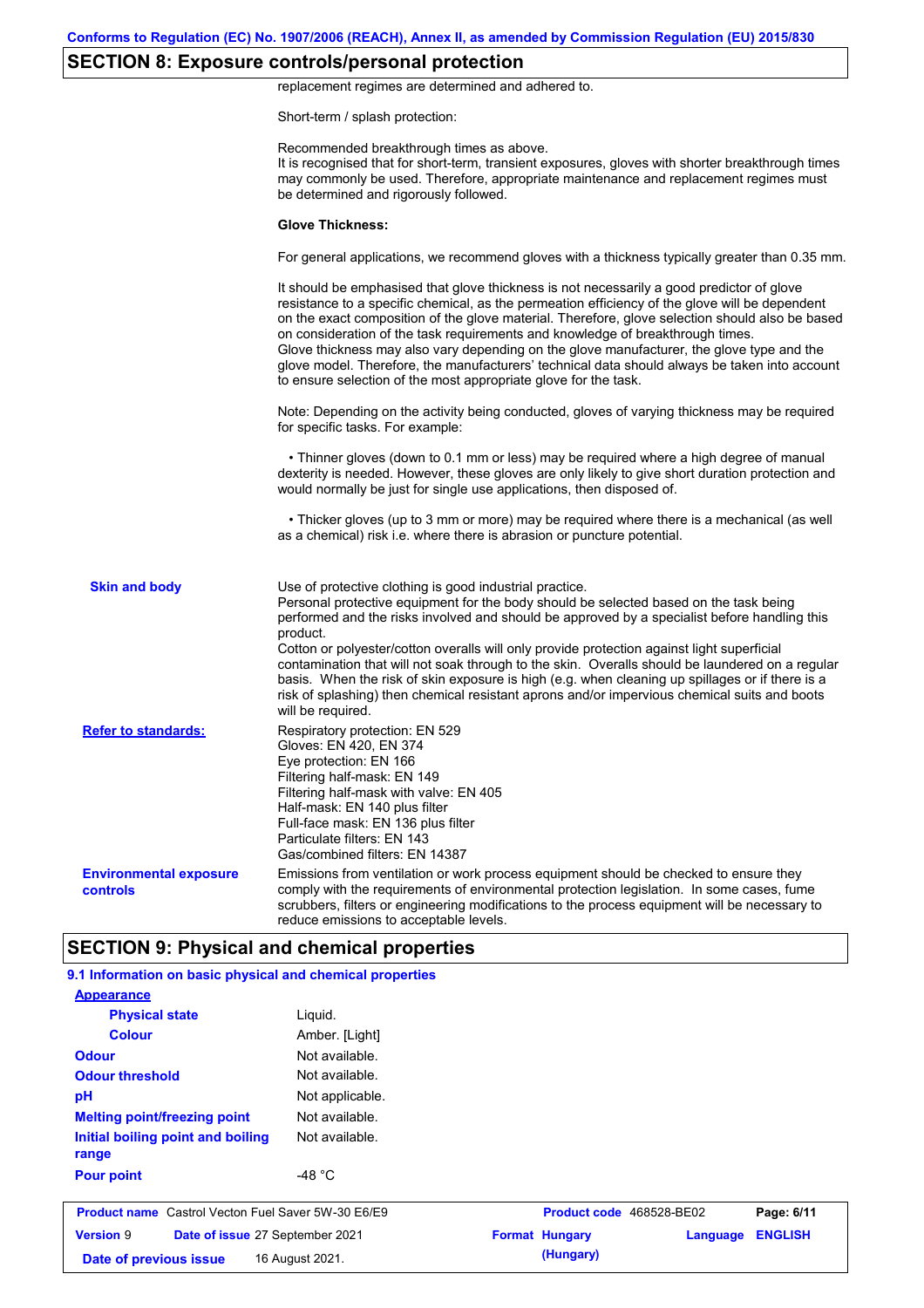# **SECTION 9: Physical and chemical properties**

| <b>Flash point</b>                                     | Closed cup: 199°C (390.2°F) [Pensky-Martens.]<br>Open cup: 228°C (442.4°F) [Cleveland.]                                                                     |
|--------------------------------------------------------|-------------------------------------------------------------------------------------------------------------------------------------------------------------|
| <b>Evaporation rate</b>                                | Not available.                                                                                                                                              |
| <b>Flammability (solid, gas)</b>                       | Not available.                                                                                                                                              |
| <b>Upper/lower flammability or</b><br>explosive limits | Not available.                                                                                                                                              |
| <b>Vapour pressure</b>                                 | Not available.                                                                                                                                              |
| <b>Vapour density</b>                                  | Not available.                                                                                                                                              |
| <b>Relative density</b>                                | Not available.                                                                                                                                              |
| <b>Density</b>                                         | <1000 kg/m <sup>3</sup> (<1 g/cm <sup>3</sup> ) at 15 <sup>°</sup> C                                                                                        |
| Solubility(ies)                                        | insoluble in water.                                                                                                                                         |
| <b>Partition coefficient: n-octanol/</b><br>water      | Not available.                                                                                                                                              |
| <b>Auto-ignition temperature</b>                       | Not available.                                                                                                                                              |
| <b>Decomposition temperature</b>                       | Not available.                                                                                                                                              |
| <b>Viscosity</b>                                       | Kinematic: 69.47 mm <sup>2</sup> /s (69.47 cSt) at 40 $^{\circ}$ C<br>Kinematic: 11.5 to 12.29 mm <sup>2</sup> /s (11.5 to 12.29 cSt) at 100 <sup>°</sup> C |
| <b>Explosive properties</b>                            | Not available.                                                                                                                                              |
| <b>Oxidising properties</b>                            | Not available.                                                                                                                                              |

### **9.2 Other information**

No additional information.

| <b>SECTION 10: Stability and reactivity</b>     |                                                                                                                                                                         |  |  |
|-------------------------------------------------|-------------------------------------------------------------------------------------------------------------------------------------------------------------------------|--|--|
| <b>10.1 Reactivity</b>                          | No specific test data available for this product. Refer to Conditions to avoid and Incompatible<br>materials for additional information.                                |  |  |
| <b>10.2 Chemical stability</b>                  | The product is stable.                                                                                                                                                  |  |  |
| 10.3 Possibility of<br>hazardous reactions      | Under normal conditions of storage and use, hazardous reactions will not occur.<br>Under normal conditions of storage and use, hazardous polymerisation will not occur. |  |  |
| <b>10.4 Conditions to avoid</b>                 | Avoid all possible sources of ignition (spark or flame).                                                                                                                |  |  |
| 10.5 Incompatible materials                     | Reactive or incompatible with the following materials: oxidising materials.                                                                                             |  |  |
| <b>10.6 Hazardous</b><br>decomposition products | Under normal conditions of storage and use, hazardous decomposition products should not be<br>produced.                                                                 |  |  |

# **SECTION 11: Toxicological information**

| 11.1 Information on toxicological effects                 |                                                                                                     |  |                          |          |                |
|-----------------------------------------------------------|-----------------------------------------------------------------------------------------------------|--|--------------------------|----------|----------------|
| <b>Acute toxicity estimates</b>                           |                                                                                                     |  |                          |          |                |
| Not available.                                            |                                                                                                     |  |                          |          |                |
| <b>Information on likely</b><br>routes of exposure        | Routes of entry anticipated: Dermal, Inhalation.                                                    |  |                          |          |                |
| <b>Potential acute health effects</b>                     |                                                                                                     |  |                          |          |                |
| <b>Inhalation</b>                                         | Vapour inhalation under ambient conditions is not normally a problem due to low vapour<br>pressure. |  |                          |          |                |
| <b>Ingestion</b>                                          | No known significant effects or critical hazards.                                                   |  |                          |          |                |
| <b>Skin contact</b>                                       | Defatting to the skin. May cause skin dryness and irritation.                                       |  |                          |          |                |
| <b>Eye contact</b>                                        | No known significant effects or critical hazards.                                                   |  |                          |          |                |
|                                                           | <b>Symptoms related to the physical, chemical and toxicological characteristics</b>                 |  |                          |          |                |
| <b>Inhalation</b>                                         | No specific data.                                                                                   |  |                          |          |                |
| No specific data.<br><b>Ingestion</b>                     |                                                                                                     |  |                          |          |                |
| <b>Skin contact</b>                                       | Adverse symptoms may include the following:<br>irritation<br>dryness<br>cracking                    |  |                          |          |                |
| <b>Product name</b> Castrol Vecton Fuel Saver 5W-30 E6/E9 |                                                                                                     |  | Product code 468528-BE02 |          | Page: 7/11     |
| <b>Version 9</b>                                          | Date of issue 27 September 2021                                                                     |  | <b>Format Hungary</b>    | Language | <b>ENGLISH</b> |
| Date of previous issue                                    | 16 August 2021.                                                                                     |  | (Hungary)                |          |                |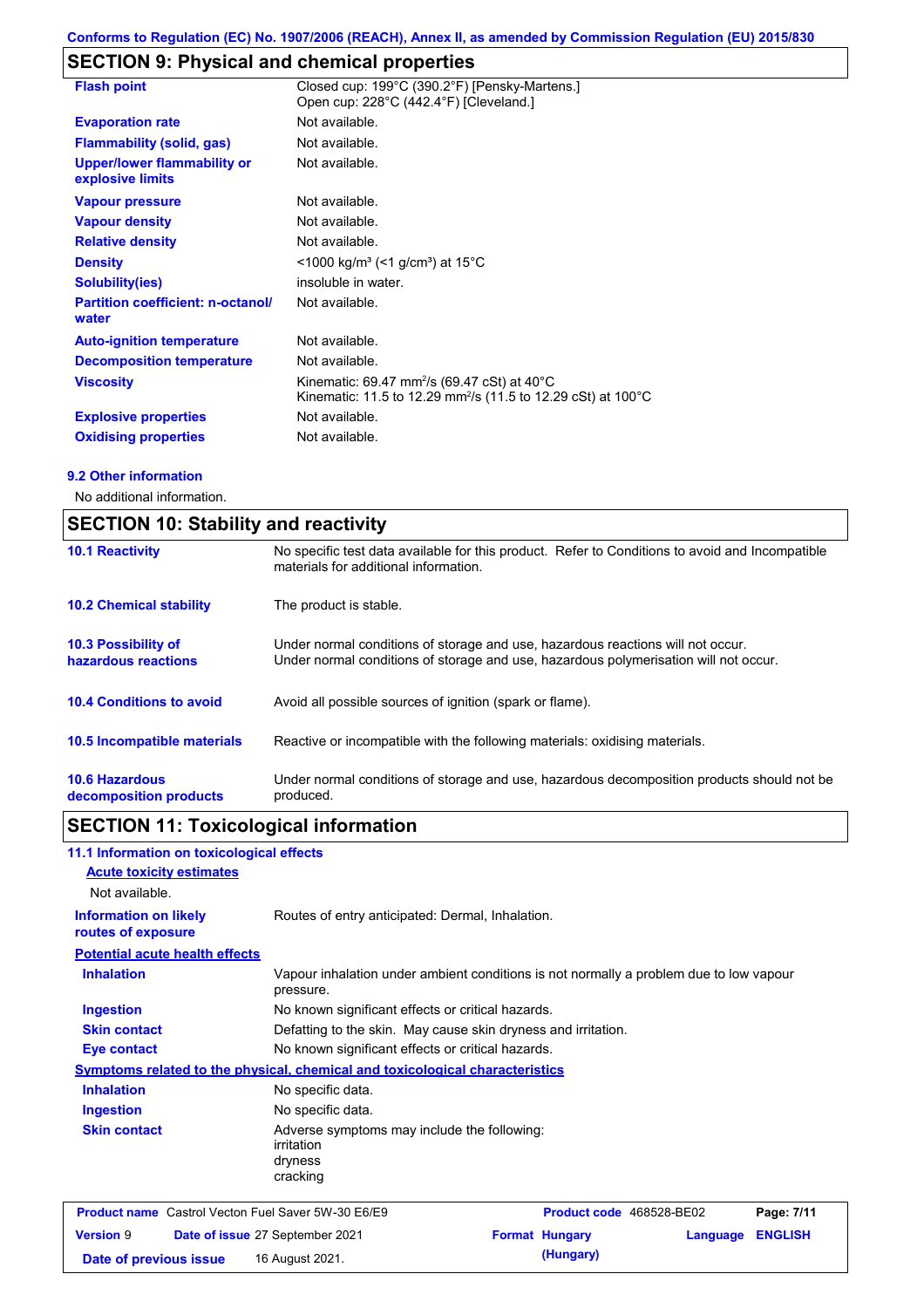# **SECTION 11: Toxicological information**

| Eye contact                             | No specific data.                                                                                                                                                                                                                                                                                                                                                                                        |
|-----------------------------------------|----------------------------------------------------------------------------------------------------------------------------------------------------------------------------------------------------------------------------------------------------------------------------------------------------------------------------------------------------------------------------------------------------------|
|                                         | Delayed and immediate effects as well as chronic effects from short and long-term exposure                                                                                                                                                                                                                                                                                                               |
| <b>Inhalation</b>                       | Overexposure to the inhalation of airborne droplets or aerosols may cause irritation of the<br>respiratory tract.                                                                                                                                                                                                                                                                                        |
| <b>Ingestion</b>                        | Ingestion of large quantities may cause nausea and diarrhoea.                                                                                                                                                                                                                                                                                                                                            |
| <b>Skin contact</b>                     | Prolonged or repeated contact can defat the skin and lead to irritation and/or dermatitis.                                                                                                                                                                                                                                                                                                               |
| Eye contact                             | Potential risk of transient stinging or redness if accidental eye contact occurs.                                                                                                                                                                                                                                                                                                                        |
| <b>Potential chronic health effects</b> |                                                                                                                                                                                                                                                                                                                                                                                                          |
| <b>General</b>                          | USED ENGINE OILS<br>Combustion products resulting from the operation of internal combustion engines contaminate<br>engine oils during use. Used engine oil may contain hazardous components which have the<br>potential to cause skin cancer. Frequent or prolonged contact with all types and makes of used<br>engine oil must therefore be avoided and a high standard of personal hygiene maintained. |
| <b>Carcinogenicity</b>                  | No known significant effects or critical hazards.                                                                                                                                                                                                                                                                                                                                                        |
| <b>Mutagenicity</b>                     | No known significant effects or critical hazards.                                                                                                                                                                                                                                                                                                                                                        |
| <b>Developmental effects</b>            | No known significant effects or critical hazards.                                                                                                                                                                                                                                                                                                                                                        |
| <b>Fertility effects</b>                | No known significant effects or critical hazards.                                                                                                                                                                                                                                                                                                                                                        |

# **SECTION 12: Ecological information**

#### **12.1 Toxicity**

### **12.2 Persistence and degradability**

Partially biodegradable.

### **12.3 Bioaccumulative potential**

This product is not expected to bioaccumulate through food chains in the environment.

| <b>12.4 Mobility in soil</b>                                  |                                                                      |
|---------------------------------------------------------------|----------------------------------------------------------------------|
| <b>Soil/water partition</b><br>coefficient (K <sub>oc</sub> ) | Not available.                                                       |
| <b>Mobility</b>                                               | Spillages may penetrate the soil causing ground water contamination. |

#### **12.5 Results of PBT and vPvB assessment**

Product does not meet the criteria for PBT or vPvB according to Regulation (EC) No. 1907/2006, Annex XIII.

#### **12.6 Other adverse effects**

**Other ecological information**

**Methods of disposal**

Spills may form a film on water surfaces causing physical damage to organisms. Oxygen transfer could also be impaired.

### **SECTION 13: Disposal considerations**

### **13.1 Waste treatment methods**

```
Product
```
**Hazardous waste** Yes. Where possible, arrange for product to be recycled. Dispose of via an authorised person/ licensed waste disposal contractor in accordance with local regulations.

### **European waste catalogue (EWC)**

| Waste code | <b>Waste designation</b>                |  |  |
|------------|-----------------------------------------|--|--|
| 13 02 08*  | other engine, gear and lubricating oils |  |  |

However, deviation from the intended use and/or the presence of any potential contaminants may require an alternative waste disposal code to be assigned by the end user.

### **Packaging**

| <b>Methods of disposal</b> | Where possible, arrange for product to be recycled. Dispose of via an authorised person/<br>licensed waste disposal contractor in accordance with local regulations.                                                                    |
|----------------------------|-----------------------------------------------------------------------------------------------------------------------------------------------------------------------------------------------------------------------------------------|
| <b>Special precautions</b> | This material and its container must be disposed of in a safe way. Empty containers or liners<br>may retain some product residues. Avoid dispersal of spilt material and runoff and contact with<br>soil, waterways, drains and sewers. |

| <b>Product name</b> Castrol Vecton Fuel Saver 5W-30 E6/E9 |  |                                 | <b>Product code</b> 468528-BE02 | Page: 8/11            |                         |  |
|-----------------------------------------------------------|--|---------------------------------|---------------------------------|-----------------------|-------------------------|--|
| <b>Version 9</b>                                          |  | Date of issue 27 September 2021 |                                 | <b>Format Hungary</b> | <b>Language ENGLISH</b> |  |
| Date of previous issue                                    |  | 16 August 2021.                 |                                 | (Hungary)             |                         |  |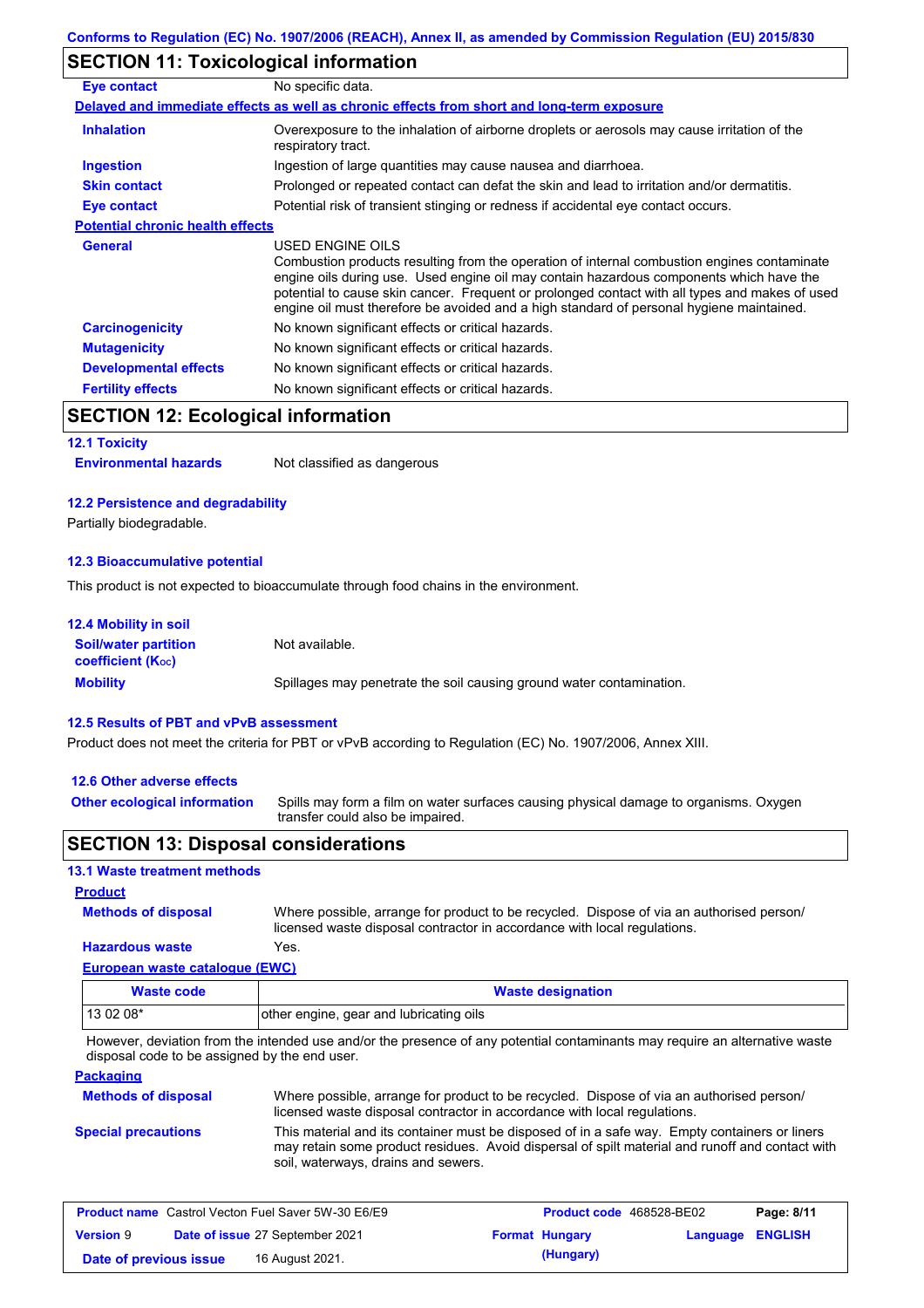### **SECTION 13: Disposal considerations**

**References** Commission 2014/955/EU Directive 2008/98/EC

### **SECTION 14: Transport information**

|                                           | <b>ADR/RID</b> | <b>ADN</b>     | <b>IMDG</b>    | <b>IATA</b>    |
|-------------------------------------------|----------------|----------------|----------------|----------------|
| 14.1 UN number                            | Not regulated. | Not regulated. | Not regulated. | Not regulated. |
| 14.2 UN proper<br>shipping name           |                |                |                |                |
| <b>14.3 Transport</b><br>hazard class(es) |                |                | $\overline{a}$ |                |
| 14.4 Packing<br>group                     |                |                | -              |                |
| 14.5<br><b>Environmental</b><br>hazards   | No.            | No.            | No.            | No.            |
| <b>Additional</b><br>information          |                |                |                |                |

**14.6 Special precautions for user** Not available.

| Not available. |
|----------------|
|                |
|                |
|                |

### **SECTION 15: Regulatory information**

### **15.1 Safety, health and environmental regulations/legislation specific for the substance or mixture**

### **EU Regulation (EC) No. 1907/2006 (REACH)**

**Annex XIV - List of substances subject to authorisation Substances of very high concern** None of the components are listed. None of the components are listed. **Annex XIV EU Regulation (EC) No. 1907/2006 (REACH)** Not applicable.

**Annex XVII - Restrictions on the manufacture, placing on the market and use of certain dangerous substances, mixtures and articles**

**Other regulations**

**Taiwan Chemical Substances Inventory** 

**(TSCA 8b)**

**(TCSI)**

**REACH Status** The company, as identified in Section 1, sells this product in the EU in compliance with the current requirements of REACH.

All components are active or exempted. **United States inventory** 

| <b>Australia inventory (AICS)</b>       | All components are listed or exempted. |
|-----------------------------------------|----------------------------------------|
| <b>Canada inventory</b>                 | All components are listed or exempted. |
| <b>China inventory (IECSC)</b>          | At least one component is not listed.  |
| <b>Japan inventory (ENCS)</b>           | All components are listed or exempted. |
| <b>Korea inventory (KECI)</b>           | All components are listed or exempted. |
| <b>Philippines inventory</b><br>(PICCS) | All components are listed or exempted. |

All components are listed or exempted.

|                        | <b>Product name</b> Castrol Vecton Fuel Saver 5W-30 E6/E9 | <b>Product code</b> 468528-BE02 |          | Page: 9/11     |
|------------------------|-----------------------------------------------------------|---------------------------------|----------|----------------|
| <b>Version 9</b>       | Date of issue 27 September 2021                           | <b>Format Hungary</b>           | Language | <b>ENGLISH</b> |
| Date of previous issue | 16 August 2021.                                           | (Hungary)                       |          |                |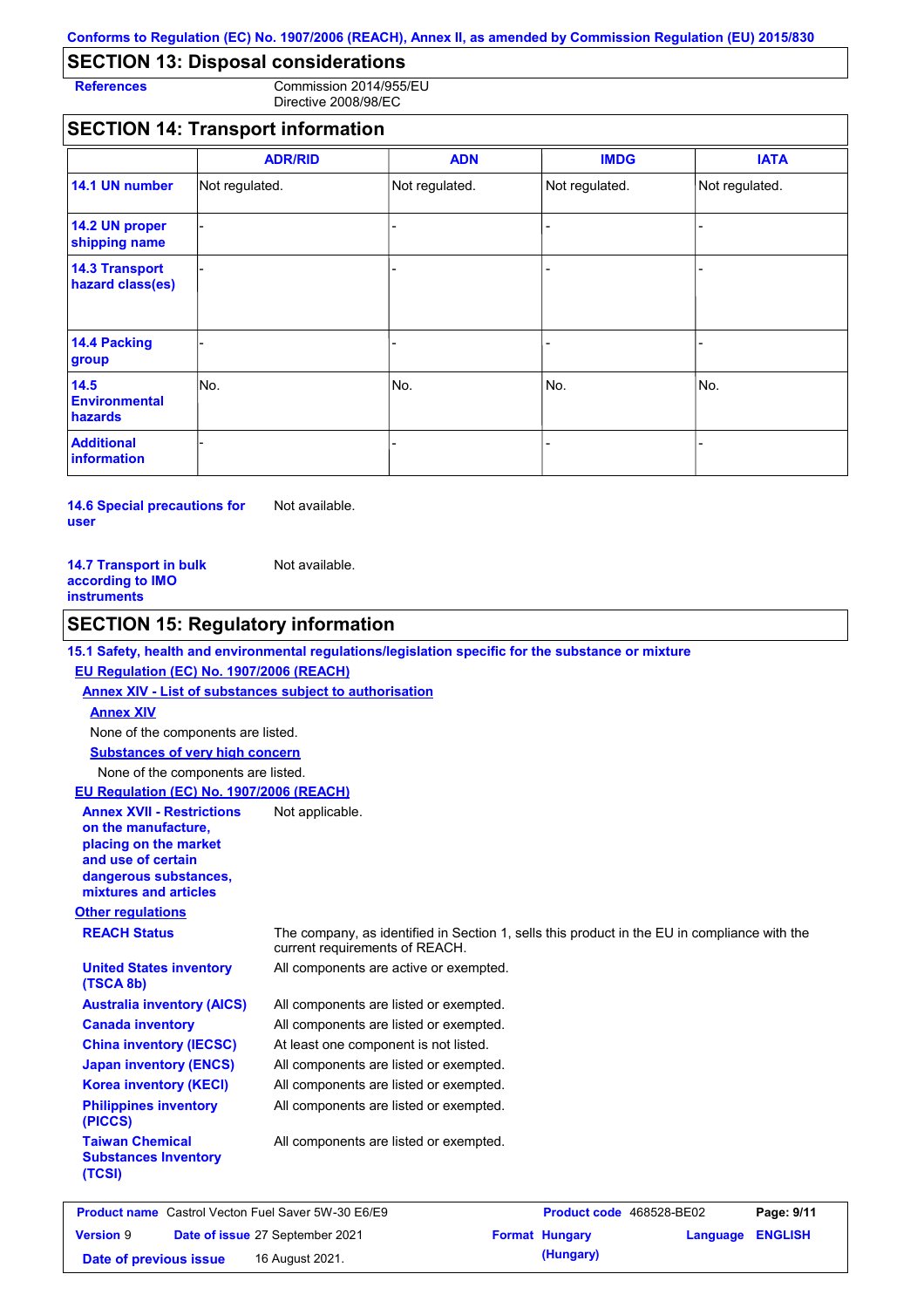# **SECTION 15: Regulatory information**

**Ozone depleting substances (1005/2009/EU)**

Not listed.

### **Prior Informed Consent (PIC) (649/2012/EU)**

Not listed.

### **EU - Water framework directive - Priority substances**

None of the components are listed.

### **Seveso Directive**

This product is not controlled under the Seveso Directive.

| <b>References</b>           | Act No. XXV of 2000 on chemical safety<br>Decree No. 25/2000 (IX.30.) EüM of the Ministry of Health on chemical safety at work plus<br>amendments<br>Decree No. 44/2000 (XII.27.) EüM of the Ministry of Health on detailed arrangements for certain<br>procedures, activities relating to dangerous substances and dangerous preparations plus<br>amendments<br>38/2009 (VII.7) The International Carriage of Dangerous Goods by the European Agreement<br>(ADR) "A" and "B" on the application of national annex plus amendments |
|-----------------------------|------------------------------------------------------------------------------------------------------------------------------------------------------------------------------------------------------------------------------------------------------------------------------------------------------------------------------------------------------------------------------------------------------------------------------------------------------------------------------------------------------------------------------------|
| <b>15.2 Chemical safety</b> | A Chemical Safety Assessment has been carried out for one or more of the substances within                                                                                                                                                                                                                                                                                                                                                                                                                                         |
| assessment                  | this mixture. A Chemical Safety Assessment has not been carried out for the mixture itself.                                                                                                                                                                                                                                                                                                                                                                                                                                        |

# **SECTION 16: Other information**

| <b>Abbreviations and acronyms</b>                         | Inland Waterway                                                                                                                                                                                                                                                                                                                                    | ADN = European Provisions concerning the International Carriage of Dangerous Goods by    |                  |             |  |  |  |  |
|-----------------------------------------------------------|----------------------------------------------------------------------------------------------------------------------------------------------------------------------------------------------------------------------------------------------------------------------------------------------------------------------------------------------------|------------------------------------------------------------------------------------------|------------------|-------------|--|--|--|--|
|                                                           | Road                                                                                                                                                                                                                                                                                                                                               | ADR = The European Agreement concerning the International Carriage of Dangerous Goods by |                  |             |  |  |  |  |
|                                                           | ATE = Acute Toxicity Estimate                                                                                                                                                                                                                                                                                                                      |                                                                                          |                  |             |  |  |  |  |
|                                                           | BCF = Bioconcentration Factor                                                                                                                                                                                                                                                                                                                      |                                                                                          |                  |             |  |  |  |  |
|                                                           | CAS = Chemical Abstracts Service                                                                                                                                                                                                                                                                                                                   |                                                                                          |                  |             |  |  |  |  |
|                                                           |                                                                                                                                                                                                                                                                                                                                                    | CLP = Classification, Labelling and Packaging Regulation [Regulation (EC) No. 1272/2008] |                  |             |  |  |  |  |
|                                                           | CSA = Chemical Safety Assessment                                                                                                                                                                                                                                                                                                                   |                                                                                          |                  |             |  |  |  |  |
|                                                           | CSR = Chemical Safety Report                                                                                                                                                                                                                                                                                                                       |                                                                                          |                  |             |  |  |  |  |
|                                                           | DMEL = Derived Minimal Effect Level                                                                                                                                                                                                                                                                                                                |                                                                                          |                  |             |  |  |  |  |
|                                                           | DNEL = Derived No Effect Level                                                                                                                                                                                                                                                                                                                     |                                                                                          |                  |             |  |  |  |  |
|                                                           |                                                                                                                                                                                                                                                                                                                                                    | EINECS = European Inventory of Existing Commercial chemical Substances                   |                  |             |  |  |  |  |
|                                                           | ES = Exposure Scenario<br>EUH statement = CLP-specific Hazard statement                                                                                                                                                                                                                                                                            |                                                                                          |                  |             |  |  |  |  |
|                                                           | EWC = European Waste Catalogue                                                                                                                                                                                                                                                                                                                     |                                                                                          |                  |             |  |  |  |  |
|                                                           |                                                                                                                                                                                                                                                                                                                                                    | GHS = Globally Harmonized System of Classification and Labelling of Chemicals            |                  |             |  |  |  |  |
|                                                           | IATA = International Air Transport Association                                                                                                                                                                                                                                                                                                     |                                                                                          |                  |             |  |  |  |  |
|                                                           | IBC = Intermediate Bulk Container                                                                                                                                                                                                                                                                                                                  |                                                                                          |                  |             |  |  |  |  |
|                                                           | <b>IMDG</b> = International Maritime Dangerous Goods                                                                                                                                                                                                                                                                                               |                                                                                          |                  |             |  |  |  |  |
|                                                           |                                                                                                                                                                                                                                                                                                                                                    | LogPow = logarithm of the octanol/water partition coefficient                            |                  |             |  |  |  |  |
|                                                           |                                                                                                                                                                                                                                                                                                                                                    | MARPOL = International Convention for the Prevention of Pollution From Ships, 1973 as    |                  |             |  |  |  |  |
|                                                           |                                                                                                                                                                                                                                                                                                                                                    | modified by the Protocol of 1978. ("Marpol" = marine pollution)                          |                  |             |  |  |  |  |
|                                                           |                                                                                                                                                                                                                                                                                                                                                    | OECD = Organisation for Economic Co-operation and Development                            |                  |             |  |  |  |  |
|                                                           | PBT = Persistent, Bioaccumulative and Toxic<br>PNEC = Predicted No Effect Concentration<br>REACH = Registration, Evaluation, Authorisation and Restriction of Chemicals Regulation<br>[Regulation (EC) No. 1907/2006]<br>RID = The Regulations concerning the International Carriage of Dangerous Goods by Rail<br>RRN = REACH Registration Number |                                                                                          |                  |             |  |  |  |  |
|                                                           |                                                                                                                                                                                                                                                                                                                                                    |                                                                                          |                  |             |  |  |  |  |
|                                                           |                                                                                                                                                                                                                                                                                                                                                    |                                                                                          |                  |             |  |  |  |  |
|                                                           |                                                                                                                                                                                                                                                                                                                                                    |                                                                                          |                  |             |  |  |  |  |
|                                                           |                                                                                                                                                                                                                                                                                                                                                    |                                                                                          |                  |             |  |  |  |  |
|                                                           | SADT = Self-Accelerating Decomposition Temperature                                                                                                                                                                                                                                                                                                 |                                                                                          |                  |             |  |  |  |  |
|                                                           | SVHC = Substances of Very High Concern                                                                                                                                                                                                                                                                                                             |                                                                                          |                  |             |  |  |  |  |
|                                                           |                                                                                                                                                                                                                                                                                                                                                    | STOT-RE = Specific Target Organ Toxicity - Repeated Exposure                             |                  |             |  |  |  |  |
|                                                           |                                                                                                                                                                                                                                                                                                                                                    | STOT-SE = Specific Target Organ Toxicity - Single Exposure                               |                  |             |  |  |  |  |
|                                                           | TWA = Time weighted average                                                                                                                                                                                                                                                                                                                        |                                                                                          |                  |             |  |  |  |  |
|                                                           | $UN = United Nations$                                                                                                                                                                                                                                                                                                                              |                                                                                          |                  |             |  |  |  |  |
|                                                           | UVCB = Complex hydrocarbon substance                                                                                                                                                                                                                                                                                                               |                                                                                          |                  |             |  |  |  |  |
|                                                           | VOC = Volatile Organic Compound<br>vPvB = Very Persistent and Very Bioaccumulative                                                                                                                                                                                                                                                                 |                                                                                          |                  |             |  |  |  |  |
|                                                           |                                                                                                                                                                                                                                                                                                                                                    | Varies = may contain one or more of the following 64741-88-4 / RRN 01-2119488706-23,     |                  |             |  |  |  |  |
|                                                           |                                                                                                                                                                                                                                                                                                                                                    | 64741-89-5 / RRN 01-2119487067-30, 64741-95-3 / RRN 01-2119487081-40, 64741-96-4/ RRN    |                  |             |  |  |  |  |
|                                                           |                                                                                                                                                                                                                                                                                                                                                    | 01-2119483621-38, 64742-01-4 / RRN 01-2119488707-21, 64742-44-5 / RRN                    |                  |             |  |  |  |  |
|                                                           |                                                                                                                                                                                                                                                                                                                                                    | 01-2119985177-24, 64742-45-6, 64742-52-5 / RRN 01-2119467170-45, 64742-53-6 / RRN        |                  |             |  |  |  |  |
|                                                           |                                                                                                                                                                                                                                                                                                                                                    | 01-2119480375-34, 64742-54-7 / RRN 01-2119484627-25, 64742-55-8 / RRN                    |                  |             |  |  |  |  |
|                                                           |                                                                                                                                                                                                                                                                                                                                                    | 01-2119487077-29, 64742-56-9 / RRN 01-2119480132-48, 64742-57-0 / RRN                    |                  |             |  |  |  |  |
|                                                           |                                                                                                                                                                                                                                                                                                                                                    | 01-2119489287-22, 64742-58-1, 64742-62-7 / RRN 01-2119480472-38, 64742-63-8,             |                  |             |  |  |  |  |
| <b>Product name</b> Castrol Vecton Fuel Saver 5W-30 E6/E9 |                                                                                                                                                                                                                                                                                                                                                    | Product code 468528-BE02                                                                 |                  | Page: 10/11 |  |  |  |  |
| <b>Version 9</b>                                          | Date of issue 27 September 2021                                                                                                                                                                                                                                                                                                                    | <b>Format Hungary</b>                                                                    | Language ENGLISH |             |  |  |  |  |
| Date of previous issue                                    | 16 August 2021.                                                                                                                                                                                                                                                                                                                                    | (Hungary)                                                                                |                  |             |  |  |  |  |